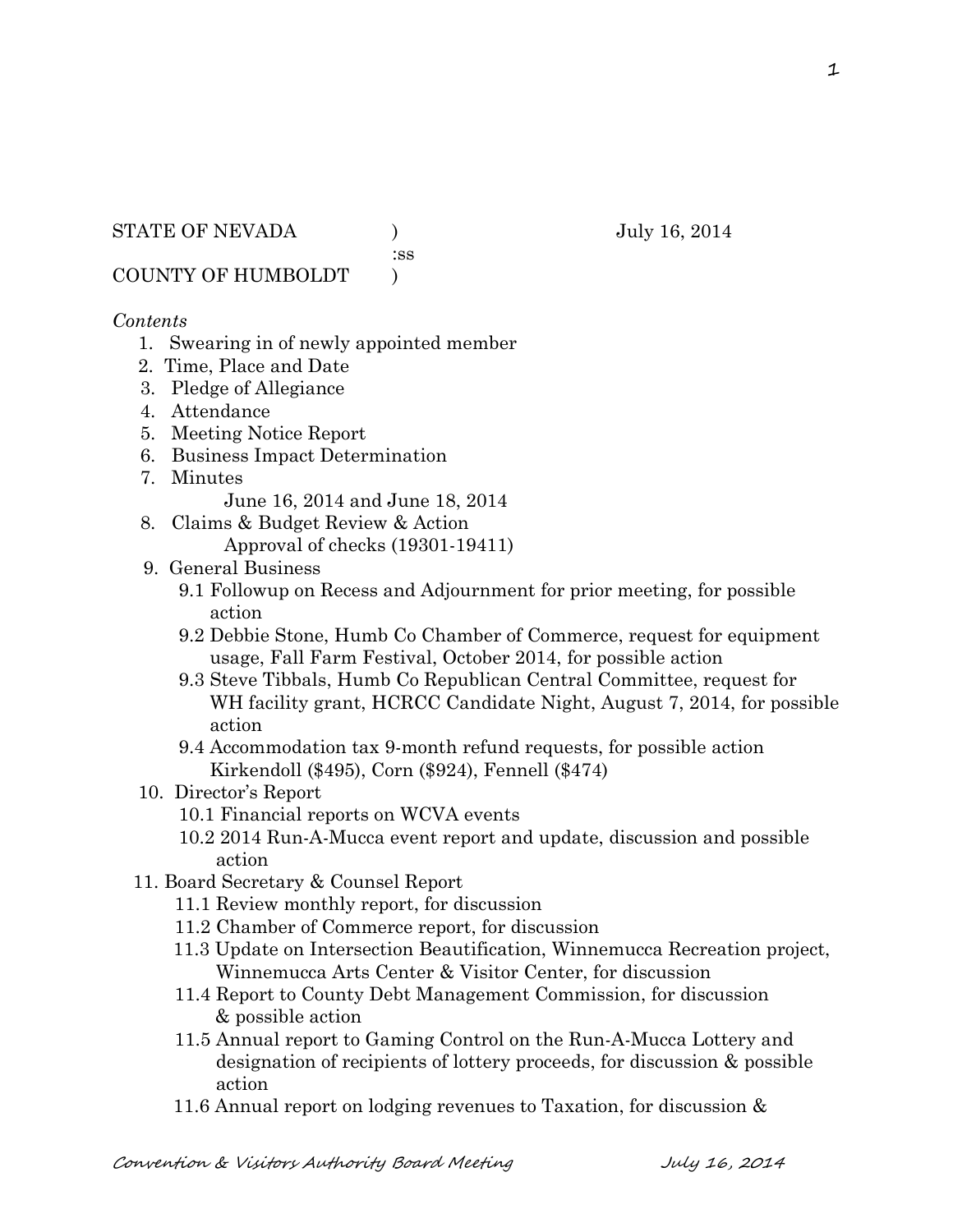## possible action 12. Board Administrator 12.1 June Financial reports 13. Other Reports 14. Next Meeting Date 15. Adjournment

## **MINUTES, JULY 16, 2014**

#### **1. Swearing in of newly appointed member.**

On Monday, July 7, 2014 the Humboldt County Commissioners appointed Herb Ross as the Business Representative to the WCVA Board. He will serve the remainder of Rodd Stowell's term, which expires in January 2015. Bill Macdonald performed the swearing in of Mr. Ross to this board.

**2. Time, Place and Date.** The Winnemucca Convention and Visitors Authority met in regular session in full conformity with the law at the Winnemucca Convention Center, West Hall, Winnemucca, Nevada at 4:00 pm on Wednesday, July 16, 2014 with Chairman Terry Boyle presiding.

#### **3. Pledge of Allegiance.**

**4. Attendance.** *Convention and Visitors Authority Board Officials Present:*

| Terry Boyle     | Chairman and Hotel Representative  |  |
|-----------------|------------------------------------|--|
| Don Stoker      | Treasurer and Motel Representative |  |
| Jim Billingsley | City Representative                |  |
| Herb Ross       | Business Representative            |  |
| Bill Macdonald  | Secretary and Counsel              |  |
| Kendall Swensen | Board Administrator                |  |
|                 |                                    |  |

*Convention and Visitors Authority Board Officials Absent:* Dan Cassinelli County Representative

*Staff Members Present:* Kim Petersen Director Shelly Noble Administrative Clerk

*Staff Members Absent:* None

*Others Present:* Brian Stone Winners Inn Henry Kingman Winners Inn

 Debbie Stone Humb Co Chamber of Commerce Theresa Mavity **Humb Co Chamber of Commerce** 

Convention & Visitors Authority Board Meeting July 16, 2014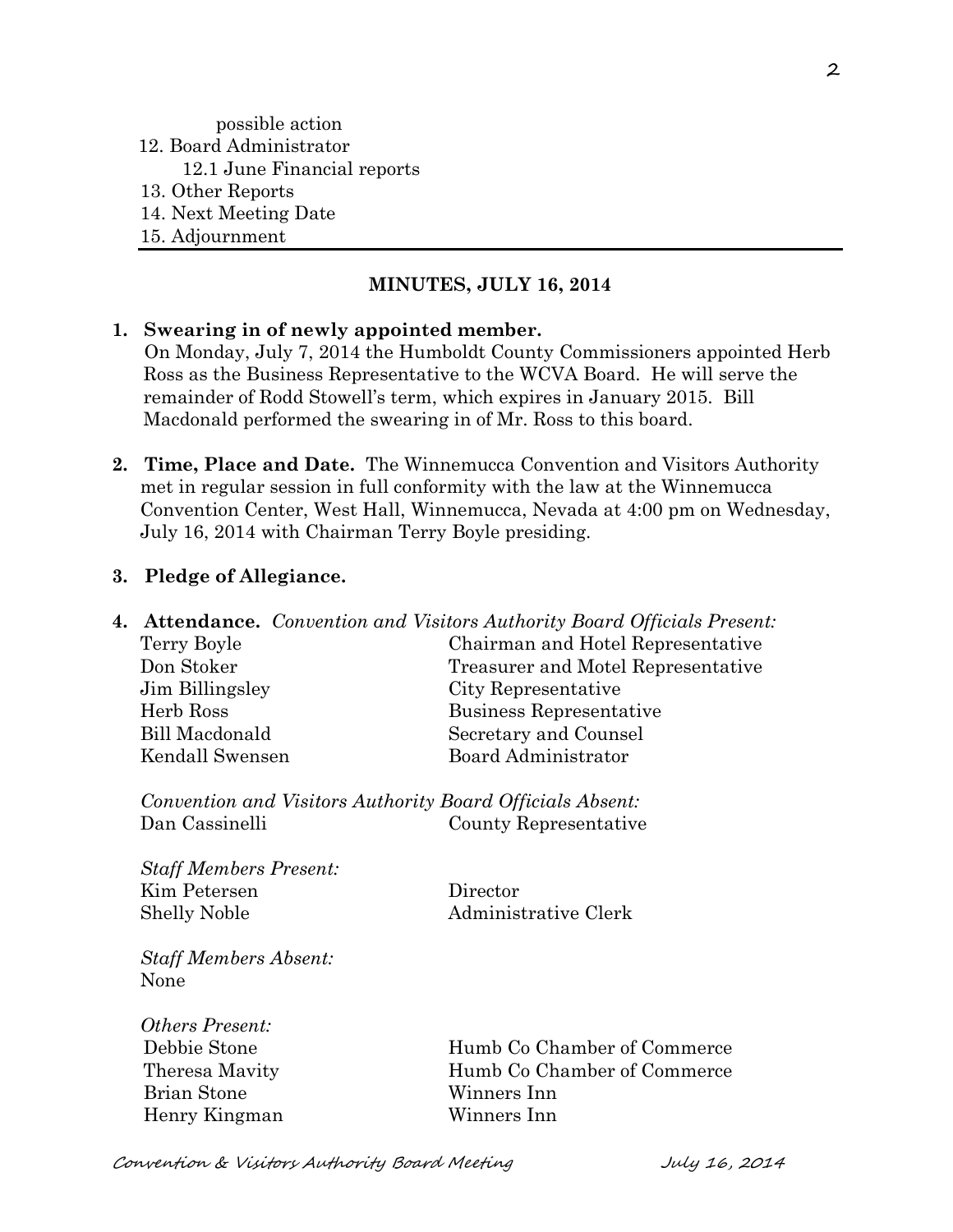| Javier Rivera | Chihuahua's      |
|---------------|------------------|
| Darrel Field  | WCVA/Run-A-Mucca |

## **5. Meeting Notice Report.**

Chairman Boyle reported that notice, including meeting agenda, was posted by Shelly Noble by 9:00 am Friday, July 11, 2014 at Humboldt County Library, Court House, Post Office, City Hall and Convention Center West Hall. No persons have requested mailed notice during the past six months.

**6. Business Impact Determination.** After review of the July 16, 2014 agenda, and report by Counsel that he saw nothing in the Agenda requiring a business economic impact study or statement, *Don Stoker made a motion that no proposed agenda item is likely to impose a direct and significant economic burden on a business or directly restrict formation, operation, or expansion of a business. The motion carried, 4-0.* 

## **7. Minutes.**

Prior meeting minutes, June 16, 2014 and June 18, 2014. *Jim Billingsley made a motion to accept the minutes of the June 16, 2014 and June 18, 2014 meetings. Motion carried, 3-0. Herb abstained since he was not a member of this board on these dates.* 

**8. Claims.** The following claims were reported to the Board Members by a copy of the proposed Check Register CD-000232 and MC-000252 thru MC-000279 as a portion of the pre-meeting board packets provided to the Members as supplemented by Supplemental Check Registers CD-000233 and MC-000281 at time of meeting.

| BANK ACCOUNT      | <b>CHECK NUMBERS</b> | <b>AMOUNT</b> |
|-------------------|----------------------|---------------|
| Nevada State Bank | 19301-19411          | \$257,190.89  |

## *Don Stoker made a motion to approve all claims as submitted. The motion carried, 4-0.*

## **9. General Business.**

## **9.1 Follow up on Recess and Adjournment for prior meeting, for possible action**

No further action was required on the budget items discussed and acted on at the last meeting so it was never re-convened on June 30th. *Don Stoker made a motion to adjourn the June 18, 2014 WCVA meeting since there was no reason to hold a continuation of the June 18, 2014 meeting on June 30, 2014. Motion carried, 3-0. Herb abstained since he was not a member of this board at the last meeting.*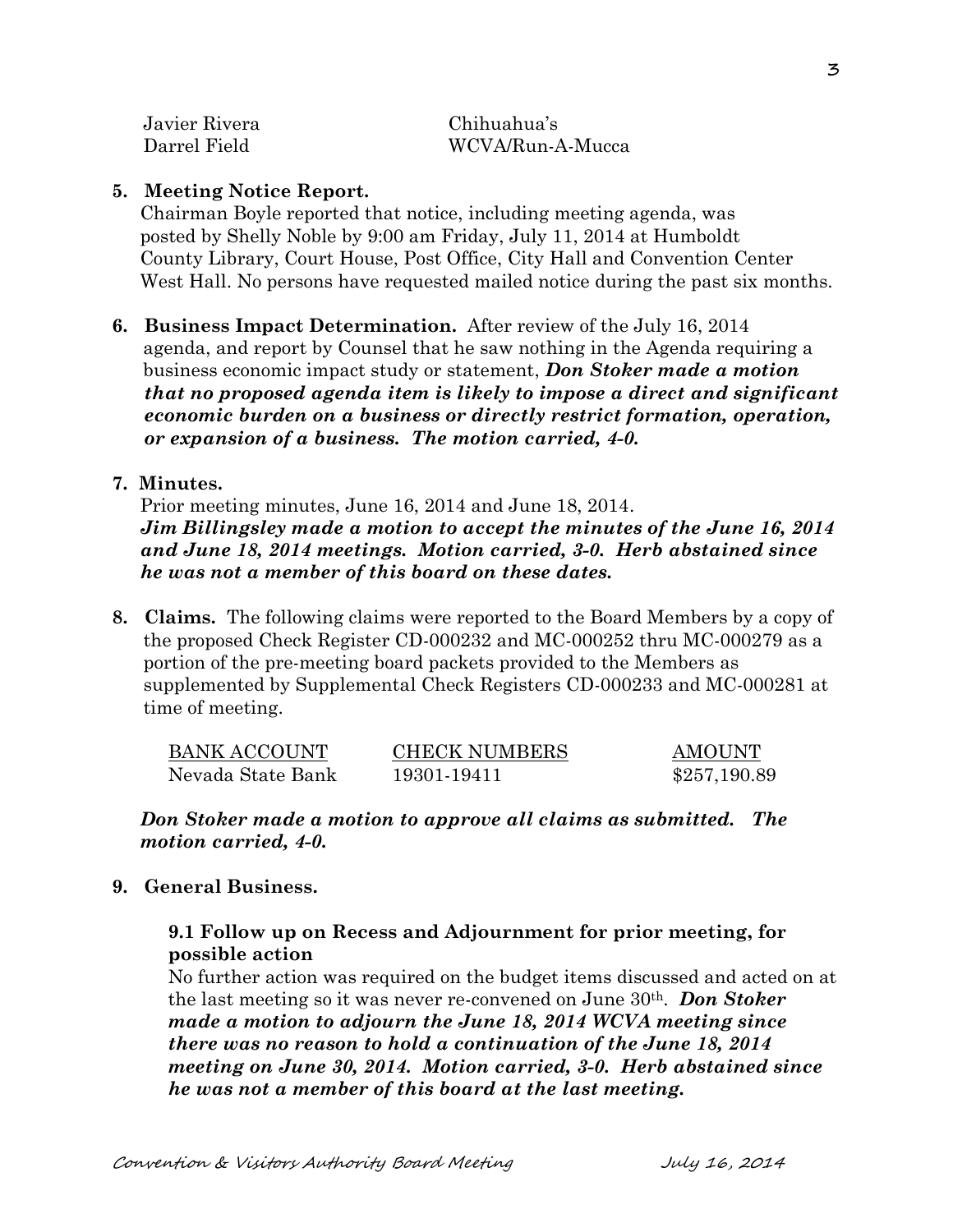## **9.2 Debbie Stone, Humb Co Chamber of Commerce, request for Equipment usage, Fall Farm Festival, October 2014, for possible action**

Debbie and Theresa Mavity, Chamber President, came before this board to request the usage of WCVA equipment for this festival, which is held at the Lazy P Adventure Farm (owned and operated by Director Kim Petersen and his family). The Chamber is a co-sponsor of this annual event which began last year and had a very successful first year with over 5,000 visitors to the Lazy P Adventure Farm during the month of October. These visitors ranged from the school tours, with their agricultural education activities, to families from all over northern Nevada who enjoyed the many games and the challenge of the corn maze. The items requested are: restroom trailer(s), electrical distribution boxes and cords, small quantity of livestock panels and the portable sound system. *Don Stoker made a motion approving the use of the WCVA equipment listed above for the 2014 Fall Farm Festival at the Lazy P Adventure Farm during the month of October. Motion carried, 4-0.* 

## **9.3 Steve Tibbals, Humb Co Republican Central Committee, request for WH facility grant, HCRCC Candidate Night, August 7, 2014, for possible action**

Steve is here to request the use of two rooms in the West Hall for a candidate's night event on August 7, 2014. The HCRCC has been in contact with some of the state candidates and they would like an event like this held early since there are many other events to attend closer to the date of the election. This event will be open to all candidates and to the public. *Don Stoker made a motion approving a West Hall facility grant in the amount of \$240 (2 rooms @ \$120/room) for the Humb Co Republican Central Committee Candidate Night on August 7, 2014. HCRCC is responsible for any other customary Convention Center charges. Motion carried, 4-0.* 

**9.4 Accommodation tax 9-month refund requests, for possible action Kirkendoll (\$495), Corn (\$924), Fennell (\$474)**

*Terry Boyle made a motion to approve the accommodation tax 9-month refund requests for Lucky Kirkendoll (\$495), Robert Corn (\$924), Craig Fennell (\$474). Motion carried, 4-0.*

## **10. Director's Report.**

## **10.1 Financial reports on WCVA events**

Bank reconciliations for the Tri-County Fair and Ranch Hand Rodeo were included in the board packets for review.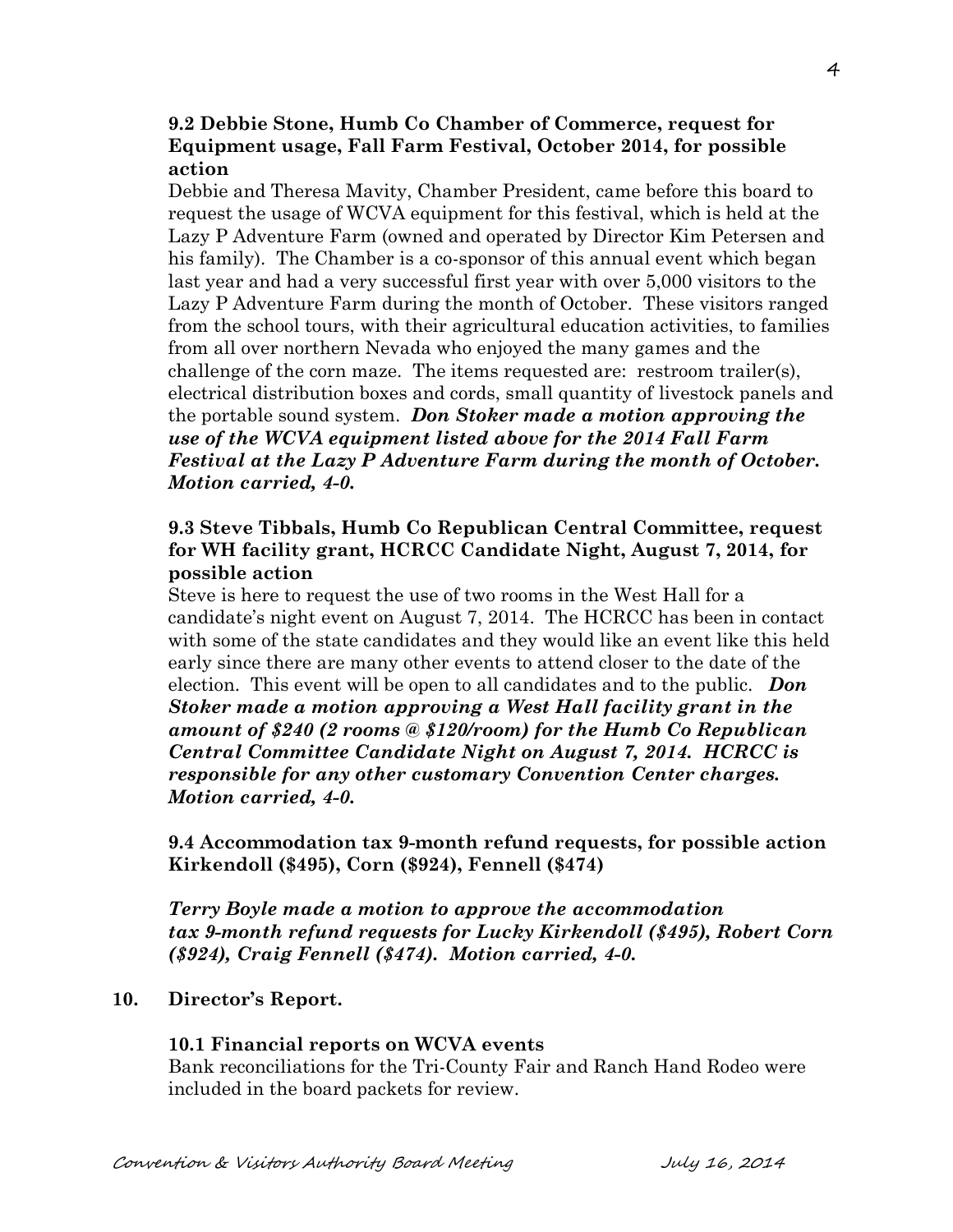## **10.2 2014 Run–A-Mucca event report and update, discussion and possible action**

The report prepared by Darrel Field shows that this year's event lost over \$18,000. Event participation continues to decline even when we have good weather, as we did this year. The motorcycle raffle was profitable, net proceeds were approximately \$4,800.

## **11. Secretary and Counsel, Monthly report.**

## **11.1 Review monthly report, for discussion**

Report for June was reviewed by Bill.

# **11.2 Chamber of Commerce report, for discussion**

June 2014 Report was included in Bill's report.

#### **11.3 Update on Intersection Beautification, Winnemucca Recreation project, Winnemucca Arts Center & Visitor Center, for discussion**

Bill reported that he had included those matters in order to permit discussion at this meeting, if anyone so desired. No one desired to do so.

# **11.4 Update on delinquencies, fordiscussion & possible action**

Denio Junction Motel has not paid any room taxes in over a year despite notices prepared by Shelly, and later communication by Bill. This board has been told that they are renting rooms so they should be paying their taxes. Even if they are not renting rooms, they are required to return the room tax return form each month to this office. Kendall will prepare a letter to send to them to set up an audit. He will work with Bill to see if a business license revocation and/or lien is an appropriate action to be taken.

## **11.5 Report to County Debt Management Commission, for discussion & possible action**

The WCVA has no debt. This report is still due to the county by August 1. Kendall has completed it and will get it in to the county.

## **11.6 Annual report to Gaming Control on the Run-A-Mucca Lottery and designation of recipients of lottery proceeds, for discussion & possible action**

Bill has prepared a resolution which shows the allocations for lottery proceeds from the 2014 motorcycle raffle and also a tentative allocation for 2015 motorcycle raffle proceeds. This board earmarks these proceeds to support Lowry Drug Free Graduation Celebration and payment of facility fees at the Event Center for youth and high school wrestling events. Board members discussed whether this was necessary since the event lost money overall but decided it was still prudent to identify these allocations. *Don Stoker made a motion to adopt the resolution, as prepared by Bill*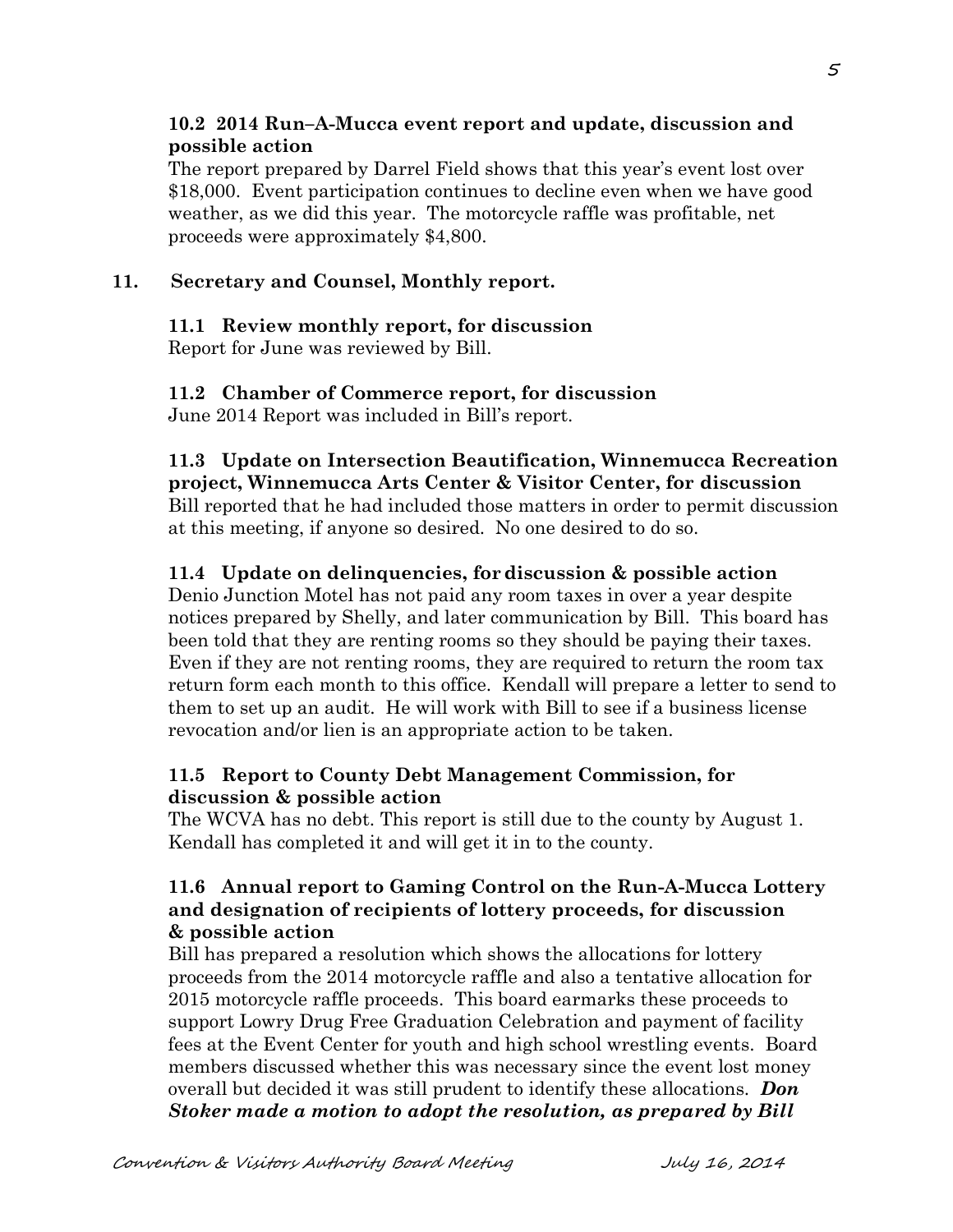*Macdonald, that identifies the recipients of the 2014 Run-a-Mucca Lottery proceeds and also tentatively identifies recipients for 2015 Run-a-Mucca lottery. Motion carried, 4-0.* 

**11.7 Annual report on lodging tax revenues to Taxation, for discussion & possible action** No report.

#### **12. Board Administrator.**

#### **12.1 June Financial Reports, for discussion**

Room taxes continue to be well below previous years, averaging a decrease of 30% according to local property owners.

#### **13. Other Business.**

#### **13.1 Extension of Convention Center hours**

Javier Rivera is here today to speak with this board about extending the hours of his event on Saturday, August 9. He rented the West Hall for a dance but did not make his request to be added to this meeting agenda. He would like to know if this board would object to his extending his dance past the contract time of 12:30 am for one hour. In the past, Javier has been on the WCVA meeting agendas to make these requests and they have been approved. The board did not have any objection to this request but could not take any official action since this was not an agenda action item. Board members felt that this was something that they may want to discuss at next month's meeting and possibly give the director some discretion to extend event hours.

#### **13.2 Superior Livestock Auction**

Kim notified the board that earlier today Jim Davis called to let us know that this year's auction will be conducted two days: Wednesday, July 30 and Thursday, July 31. The bbq and dance will go on as planned Thursday night. For many years this event was five full days and had a major impact on our community as buyers and sellers all came to town for several days. Last year Superior reduced their auction days to three and now this year it's down to two. There are many factors contributing to this including the drought and its effect on cattle feed and the use of technology to conduct these sales. This board will look at this year's event and its impact on the community as it moves forward with Cooperative Funding for next year.

#### **13.3 2nd Street lights**

The lights along  $2<sup>nd</sup>$  Street have been a concern because they have not been working correctly so the area behind the Convention Center is quite dark at night. Kim has had Drake Electric replace all these lights and will be getting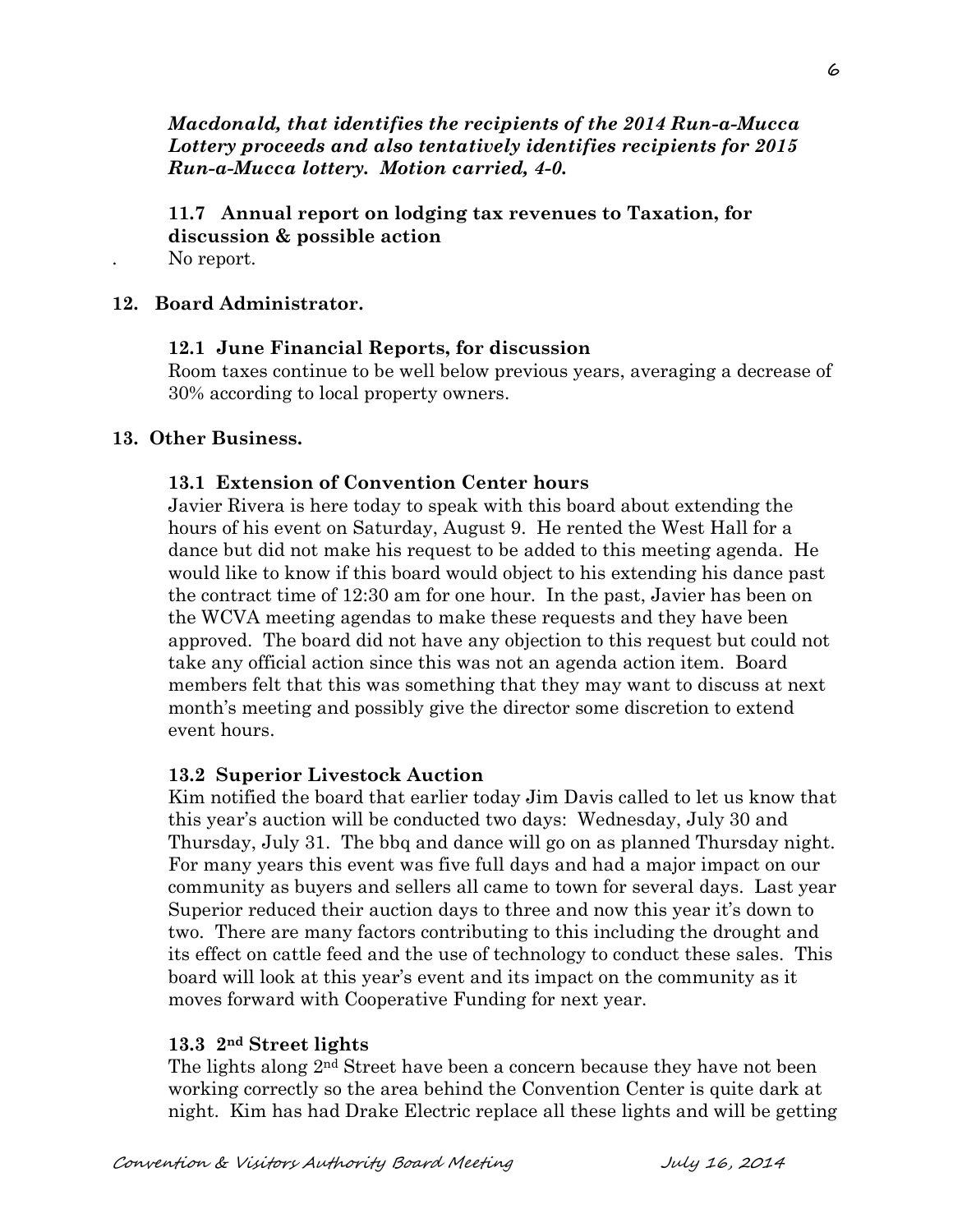a quote from Drake to retrofit the existing carriage lights along 2nd Street so that they match the city's carriage lights in town.

## **13.4 Ethics binder**

Bill will be preparing a binder with all the required ethics information that public board members should be familiar with. There is an annual form that each member must sign stating that they have read and are familiar with Nevada's statutes and disclosures as they relate to their board position.

## **14. Regular Business. Next Meeting. The Board confirmed the next regular meeting date of Wednesday, August 20, 4:00 pm.**

**15. Adjourn.** *Don Stoker made a motion to adjourn this meeting. Motion carried, 4-0.* The meeting was adjourned at 5:00 pm to the next regular meeting, or to the earlier call of the Chairman or to the call of any three (3) members of the Board on three (3) working days notice.

Respectfully submitted,

Shelly Noble

APPROVED ON \_\_\_\_\_\_\_\_\_\_\_\_\_\_\_\_\_\_\_\_\_\_\_\_\_\_\_\_, 2014

As written\_\_\_\_\_\_\_\_\_\_\_\_\_\_\_

As corrected Winnemucca Convention & Visitors Authority Board

TERRY BOYLE DAN CASSINELLI Chairman and Hotel Representative County Representative

 $ABSENT$